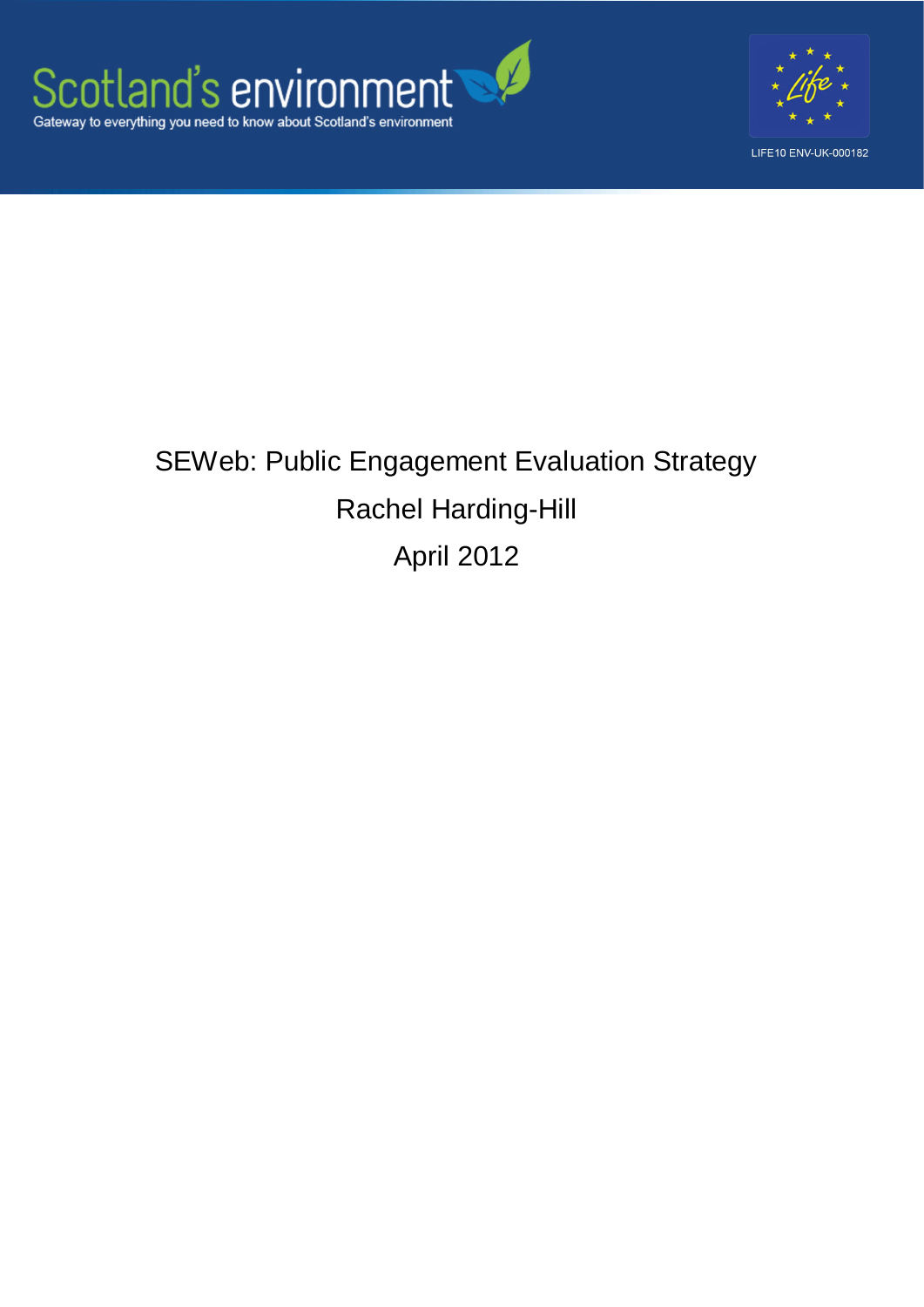## **SEWeb: Public Engagement Evaluation Strategy**

#### **1. Introduction**

- 1.1 **[Scotland's Environment Web](http://www.environment.scotland.gov.uk/default.aspx)** brings together environmental data and reports from a variety of sources and aims to be the gateway to everything you want to know about Scotland's environment. This three year project, supported by funding from the European Union, will put Scotland at the global forefront of sharing environmental information, prioritising problems and involving citizens in assessing and improving their own environment.
- 1.2 One of the four main objectives of SEWeb is 'to provide high quality on-line information that provides a gateway to engaging the public, through better understanding of the environment, public debate on environmental priorities, public monitoring of the environment and public activity to protect and improve the environment.'
- 1.3 An evaluation strategy is needed to inform, guide and focus the development of SEWeb with respect to this objective to ensure that:
	- there is a transparent process in place to measure baseline information  $\bullet$ and the effectiveness of the SEWeb project with regard to i) providing information, ii) encouraging citizen monitoring activities and citizen action, iii) encouraging debate on environmental priorities and iv) to explain and transfer that learning to the European Union. Lessons learned should include insights on what works and what doesn't.
	- the current knowledge and future needs of key audiences inform and enable SEWeb to focus on key areas, developing SEWeb in such a way that it responds to both the needs of key audiences and the ultimate objectives of the project.
	- the SEWeb work programme is both ambitious but realistic in how and in which areas SEWeb can make a difference and also what it cannot achieve.

#### **2. Evaluation Strategy 'Theory of Change' and Questions**

- 2.1 This evaluation strategy outlines an overarching 'theory of change' and a set of questions that will inform the development and monitoring / evaluation of SEWeb.
- 2.2 A theory of change is a hypothesis about how change is going to be brought about by particular activity(ies). The theory this strategy seeks to test is as follows:
	- High quality on-line information about the environment (both in  $\bullet$ terms of what kind of information people need and how they need it presented) can act as an effective gateway to better understanding, and better engagement in debating environmental priorities, monitoring the environment and taking action to protect it.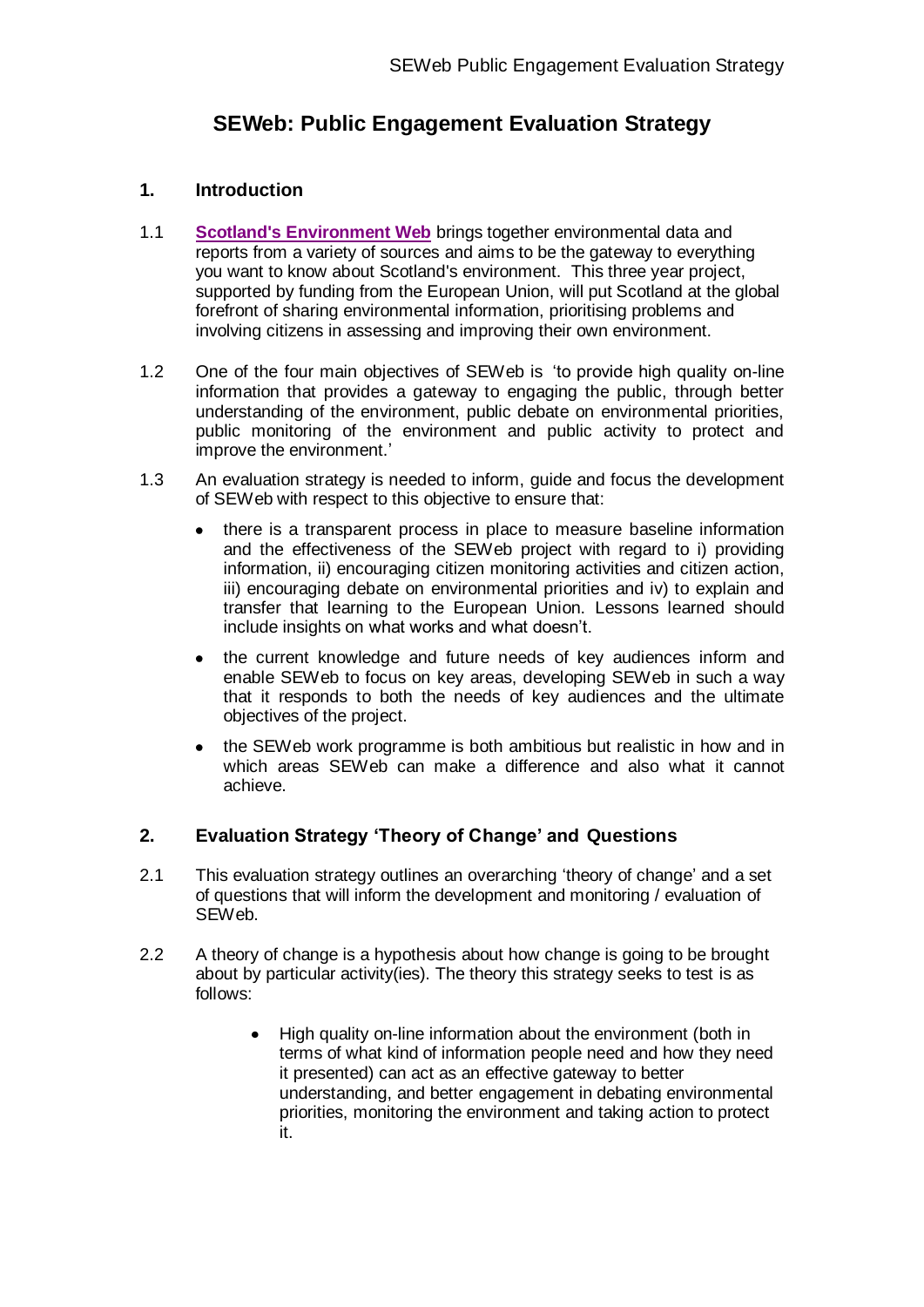- 2.3 Testing this theory of change will require a series of questions to be considered, as follows:
	- 1. What is the existing public knowledge and understanding about the environment?
	- 2. What are the strengths and weaknesses of current environmental on-line information provision (particularly the SEWeb pilot)?
	- 3. What citizen science and citizen action<sup>1</sup> projects already exist?
	- 4. Where are the gaps for citizen science and action and what is needed to increase numbers involved?
	- 5. What are the existing opportunities for public debate on environmental priorities and how can some of these could be improved using SEWeb;
	- 6. Does better information lead to better engagement of the public?
	- 7. Does public involvement in environmental monitoring and action lead to changes in opinion and behavioural change towards the environment?

#### **3. Activities**

<u>.</u>

- 3.1 In order to gather information to help us answer the evaluation questions, a programme of activities has been devised. Table 1 outlines the evaluation questions against the activities planned and the information that will be gathered to help answer the questions. Annex 1 outlines how and when each activity will be delivered. The activities will include:
	- Analysis of existing public survey data
	- Targeted questions in Public Opinion Survey  $\bullet$
	- Analysis of current information enquiries to public bodies  $\bullet$
	- General public focus groups
	- Young people focus groups
	- Key users focus groups
	- SEWeb Management group workshop
	- $\bullet$ Analysis of environmental information currently provided on-line
	- Analytics of current SEWebsite
	- SEWeb usability testing
	- Survey of citizen science in Scotland (Scotland Counts)
	- Qualitative research on opinion and behavioural change using interviews with a selection of those involved in existing citizen science and citizen action projects, those involved in new citizen projects stimulated by SEWeb and those involved in methods to trial public debate by SEWeb
	- Behavioural change translating theory into practice for SEWeb a report and workshop for SEWeb partners

 $1$  Citizen science is the observation or monitoring of the environment by individuals or networks of volunteers, many of whom may have no specific scientific training. Engaging the public in making observations and collecting and recording data about the environment increases the capacity for scientific research but it also provides a very powerful mechanism for increasing public understanding of their local environment. In the longer term, this active learning also upskills participants, motivates them to develop personal stewardship of the environment and empowers them to take environmental action.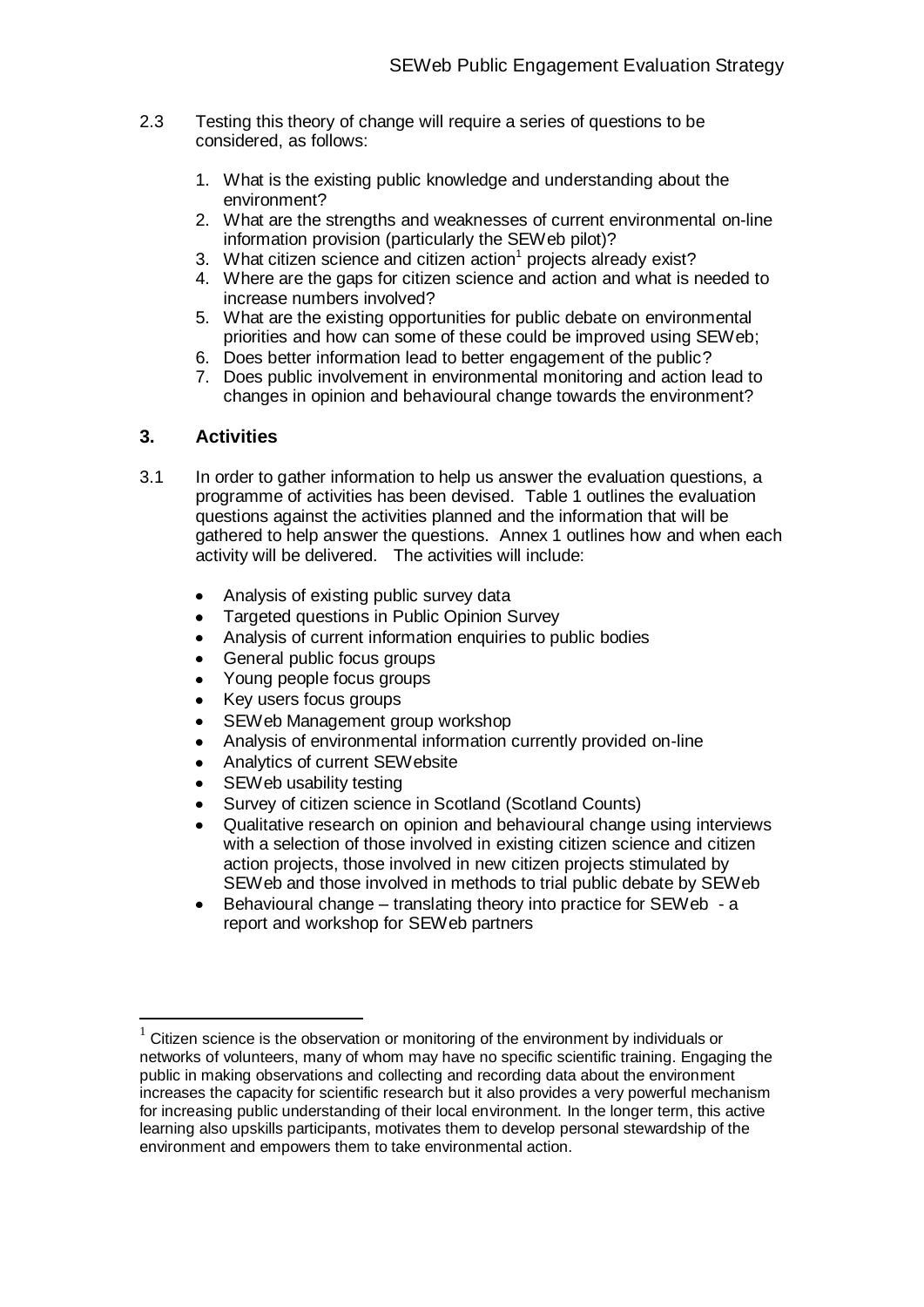#### **4. What evaluation probably won't be able to tell us about SEWeb**

4.1 Disentangling the share of SEWeb in changing public attitudes and behaviour in general is not possible. This means that we will not be able to measure whether / how SE Web has itself changed general public attitudes and behaviours in Scotland.

#### **5. Key Roles and Responsibilities**

5.1 This evaluation strategy will be led by Rachel Harding-Hill with contributions from others from the SEWeb partnership. The evaluation programme and monitoring of this strategy will be done by a small steering group consisting of SEWeb partners particularly interested in this topic.

#### **6. Managing Risk**

| <b>Risk</b>        | <b>Level of risk</b><br>(High/Medium/Low) | <b>Mitigating action</b>  | <b>Resultant</b><br>risk |
|--------------------|-------------------------------------------|---------------------------|--------------------------|
| Not enough         | Medium                                    | Ensure resource           | Low                      |
| resources to run   |                                           | requirement built in to   |                          |
| repeat surveys at  |                                           | revised costings in Bid   |                          |
| end of project     |                                           | Review                    |                          |
| Can project        | Medium                                    | <b>Ensure existing</b>    | Low                      |
| development wait   |                                           | information is analysed   |                          |
| for some of this   |                                           | first and information fed |                          |
| info in order to   |                                           | into project development  |                          |
| move forward?      |                                           | Revise project time       |                          |
|                    |                                           | table in Bid Review to    |                          |
|                    |                                           | ensure project            |                          |
|                    |                                           | development informed.     |                          |
| Non delivery by    | Low                                       | <b>SEPA</b> procurement   | Low                      |
| contractors        |                                           | process followed and      |                          |
|                    |                                           | contract closely          |                          |
|                    |                                           | managed                   |                          |
| Programme          | Medium                                    | Regular review of         | Low                      |
| proves too         |                                           | research strategy and     |                          |
| ambitious in terms |                                           | progress against          |                          |
| of time            |                                           | activities - may need to  |                          |
|                    |                                           | adapt as project          |                          |
|                    |                                           | progresses.               |                          |
| Programme too      | Medium                                    | Regular review of         | Low                      |
| ambitious in terms |                                           | research strategy and     |                          |
| of resources       |                                           | progress against          |                          |
| needed             |                                           | activities - may need to  |                          |
|                    |                                           | adapt as project          |                          |
|                    |                                           | progresses.               |                          |
| Key personnel      | Low                                       | Regular review of         | Low                      |
| move post          |                                           | evaluation strategy and   |                          |
|                    |                                           | written reports on        |                          |
|                    |                                           | progress, overseen by     |                          |
|                    |                                           | steering group - to       |                          |
|                    |                                           | enable continuity and     |                          |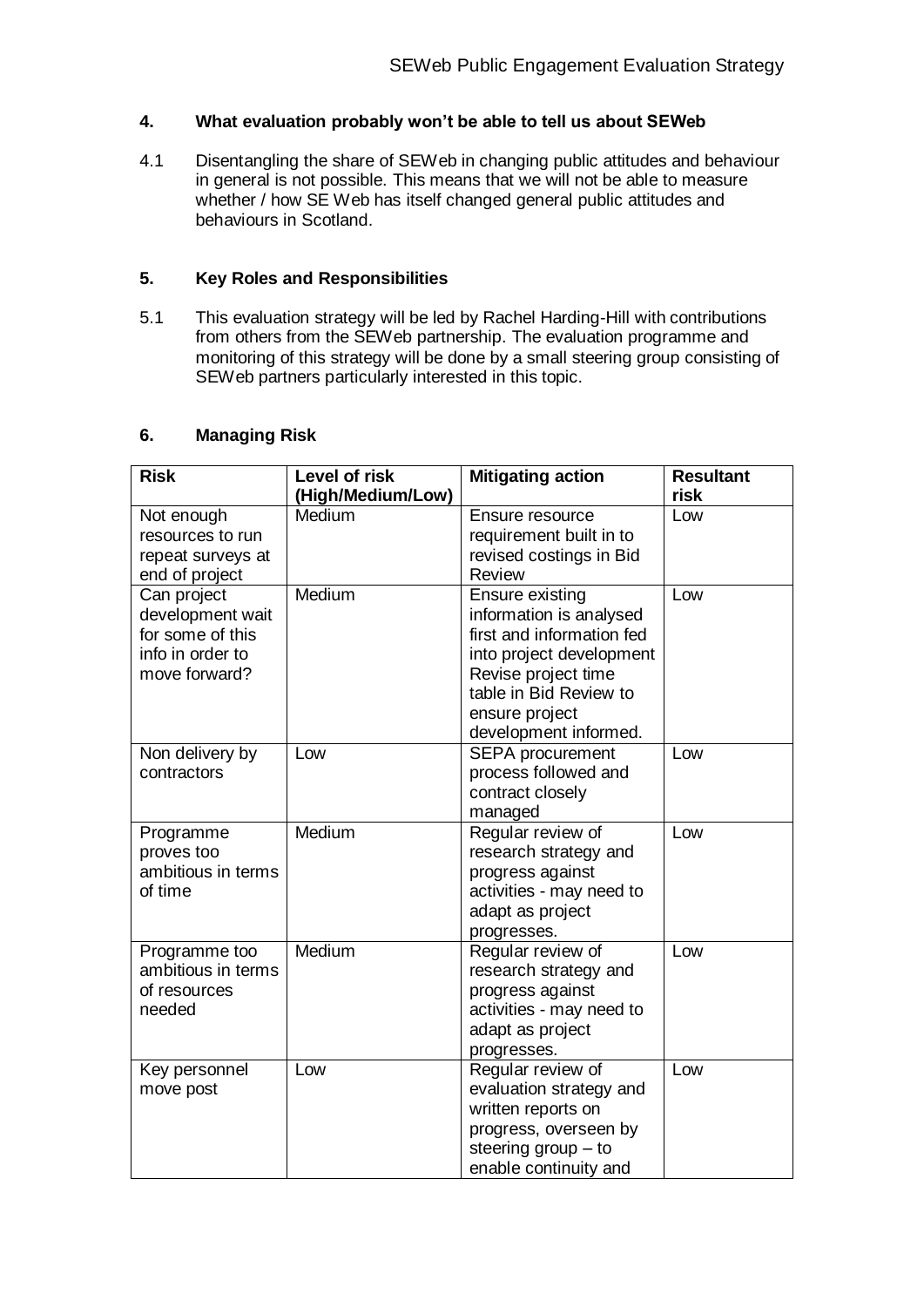|                                                                      |               | project learning that can<br>be retained if key<br>personnel move post.                                                                                                                                                                    |     |
|----------------------------------------------------------------------|---------------|--------------------------------------------------------------------------------------------------------------------------------------------------------------------------------------------------------------------------------------------|-----|
| Insufficient data<br>available / found<br>to answer key<br>questions | <b>Medium</b> | Regular review of<br>evaluation strategy and<br>review of each activity<br>as it delivers $-$ if<br>insufficient data found,<br>steering group to advise<br>on need to adapt and<br>change of activities<br>within resources<br>available. | Low |

**Rachel Harding-Hill SEWeb - public engagement lead April 2012**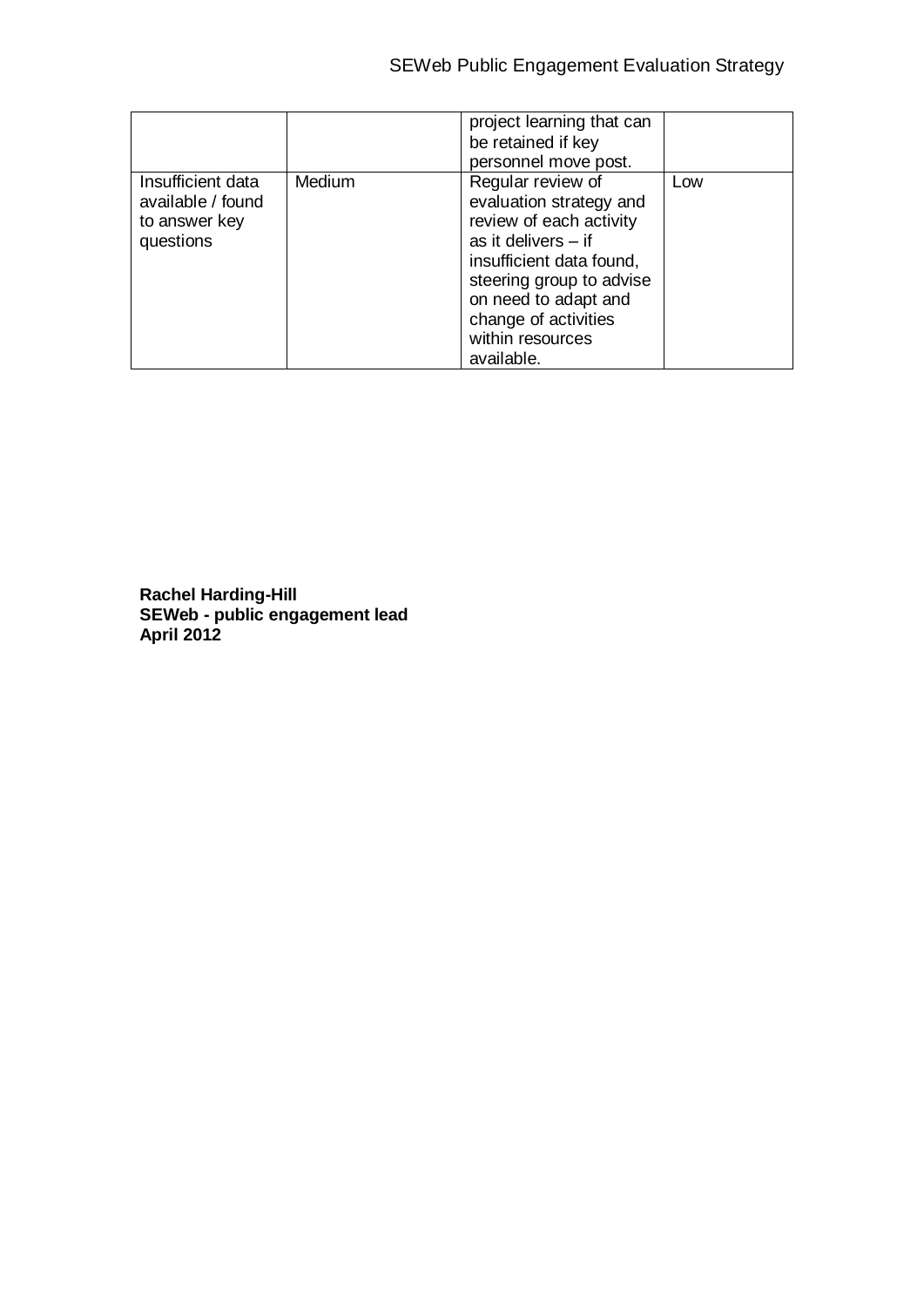### **Table 1: Key evaluation questions, associated activities and the information that will be gathered to answer the evaluation questions.**

| <b>Evaluation question</b>                      | <b>Activity</b>                                                         | Information to be gathered                                                                                                   |  |
|-------------------------------------------------|-------------------------------------------------------------------------|------------------------------------------------------------------------------------------------------------------------------|--|
| 1. What is the existing knowledge               | Analysis of existing public attitude                                    | Public's key environmental issues                                                                                            |  |
| and understanding about the                     | survey data                                                             | Public's priority environmental issues                                                                                       |  |
| environment and environmental                   | Targeted questions within Scottish                                      | Public's key environmental issues<br>$\bullet$                                                                               |  |
| data?                                           | <b>Opinion Survey</b>                                                   | Public's priority environmental issues<br>$\bullet$                                                                          |  |
|                                                 |                                                                         | Public Level of interest and knowledge about key environmental issues<br>$\bullet$                                           |  |
|                                                 |                                                                         | Where public get information about the environment                                                                           |  |
|                                                 |                                                                         | What issues public would like to know more about                                                                             |  |
|                                                 |                                                                         | Public knowledge of SEWeb                                                                                                    |  |
|                                                 | Analysis of current information<br>enquiries to public bodies           | What issues the public ask for information on<br>$\bullet$                                                                   |  |
|                                                 | Analysis of environmental information<br>currently provided by websites | What information is already presented on-line                                                                                |  |
|                                                 | General public focus groups                                             | Public's key environmental issues<br>$\bullet$                                                                               |  |
|                                                 |                                                                         | Public's priority environmental issues<br>$\bullet$                                                                          |  |
|                                                 |                                                                         | Public Level of interest and knowledge about key environmental issues<br>$\bullet$                                           |  |
|                                                 |                                                                         | Where public get information about the environment<br><b>C</b>                                                               |  |
|                                                 |                                                                         | What issues public would like to know more about                                                                             |  |
|                                                 |                                                                         | Public knowledge of SEWeb                                                                                                    |  |
|                                                 | Young People focus group                                                | How SEWeb can help and support young people to enjoy, understand,<br>$\bullet$<br>protect and improve Scotland's environment |  |
| 2. What are the strengths and                   | Key user focus groups                                                   | Key user knowledge of SEWeb<br>$\bullet$                                                                                     |  |
| weaknesses of current                           |                                                                         | Strengths and weaknesses of SEWeb from user perspective                                                                      |  |
| environmental on-line information<br>provision? | General public focus groups                                             | Public's key environmental issues<br>$\bullet$                                                                               |  |
|                                                 |                                                                         | Public's priority environmental issues<br>$\bullet$                                                                          |  |
|                                                 |                                                                         | Public Level of interest and knowledge about key environmental issues<br>$\bullet$                                           |  |
|                                                 |                                                                         | Where public get information about the environment<br><b>C</b>                                                               |  |
|                                                 |                                                                         | What issues public would like to know more about                                                                             |  |
|                                                 |                                                                         | Public knowledge of SEWeb                                                                                                    |  |
|                                                 | Young People focus group                                                | How SEWeb can help and support young people to enjoy, understand,<br>$\bullet$                                               |  |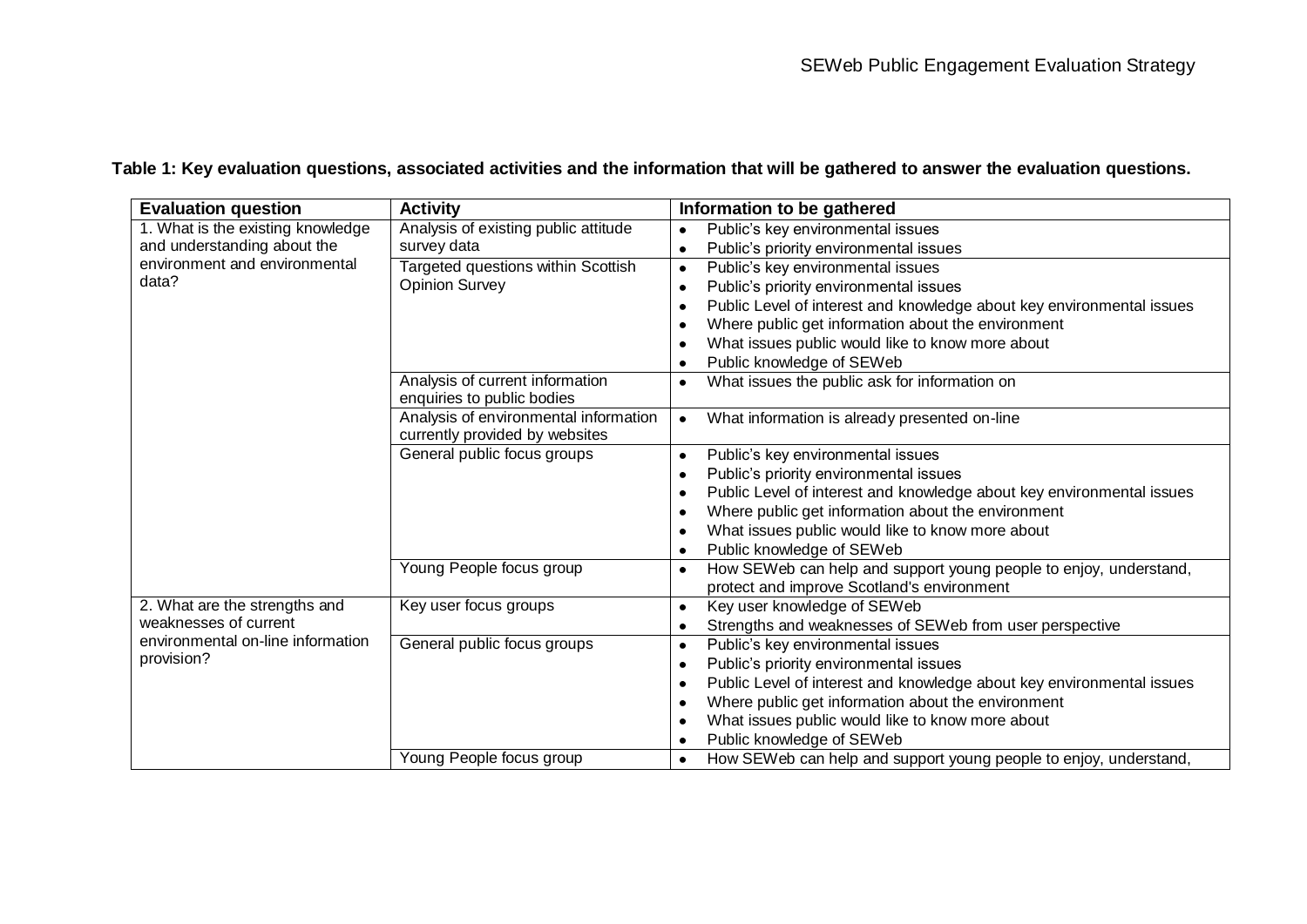|                                                                              |                                                                                                          | protect and improve Scotland's environment?                                                                                                                  |
|------------------------------------------------------------------------------|----------------------------------------------------------------------------------------------------------|--------------------------------------------------------------------------------------------------------------------------------------------------------------|
|                                                                              | SEWebsite usability testing                                                                              | Level of usability of current SEWebsite                                                                                                                      |
|                                                                              | Analytics on current site                                                                                | How current site is accessed and journeys taken through site<br>$\bullet$                                                                                    |
|                                                                              | Analysis of environmental information<br>currently provided by websites                                  | Gaps in information presented on-line<br>$\bullet$                                                                                                           |
| 3. What citizen science and citizen                                          | Survey of existing citizen science and                                                                   | List of current citizen science projects<br>$\bullet$                                                                                                        |
| action projects already exist?                                               | action projects in Scotland                                                                              | Potential opportunities for SEWeb from citizen science projects<br>$\bullet$                                                                                 |
|                                                                              | Targeted questions within Scottish<br><b>Opinion Survey</b><br>Focus group                               | Level of public involvement in caring for local environment and reasons if<br>$\bullet$<br>are involved.                                                     |
| 4. Where are the gaps and what is<br>needed to increase numbers<br>involved? | Survey of existing citizen science and<br>action projects in Scotland                                    | Issues for which there is little or no existing citizen science                                                                                              |
|                                                                              | Partners (management group)                                                                              | Issues for which information from citizen science would be helpful<br>$\bullet$                                                                              |
|                                                                              | Public focus groups                                                                                      | Level of public involvement in caring for local environment and reasons if<br>are involved (more indepth analysis of motivations than omnibus survey).       |
|                                                                              | Targeted questions within Scottish<br>Opinion Survey (Feb and Mar 2012<br>waves)                         | Public perception that they can make a difference [need to do qual work<br>$\bullet$<br>with participants and beneficiaries - not just workshop / survey qs] |
|                                                                              | Behavioural change - translating<br>theory into practice for SEWeb -<br>Report and workshop for partners | Reasons and motivational factors for becoming involved in citizen science<br>and action                                                                      |
| 5. What are the existing<br>opportunities for public debate on               | Key user focus groups                                                                                    | Opportunities for improving public debate on existing plans and processes<br>from key user perspective                                                       |
| environmental priorities and how                                             | general public focus groups                                                                              | Public's key environmental issues<br>$\bullet$                                                                                                               |
| could these be improved using                                                |                                                                                                          | Public's priority environmental issues<br>$\bullet$                                                                                                          |
| SEWeb?                                                                       |                                                                                                          | Public Level of interest and knowledge about key environmental issues<br>$\bullet$                                                                           |
|                                                                              |                                                                                                          | Where public get information about the environment<br>$\bullet$                                                                                              |
|                                                                              |                                                                                                          | What issues public would like to know more about<br>$\bullet$                                                                                                |
|                                                                              | Young People focus group                                                                                 | How SEWeb can help and support young people in debating<br>$\bullet$<br>environmental priorities?                                                            |
|                                                                              | Partners (management group)                                                                              | Existing planning and processes where public engagement could be<br>$\bullet$<br>improved                                                                    |
| 6. Does better information lead to                                           | Survey sample of those involved in                                                                       | Level of perception/ evidence that better information leads to better<br>$\bullet$                                                                           |
| better engagement of the public?                                             | methods to be trialled by SEWeb                                                                          | engagement in a sample of those involved in methods to be trialled by                                                                                        |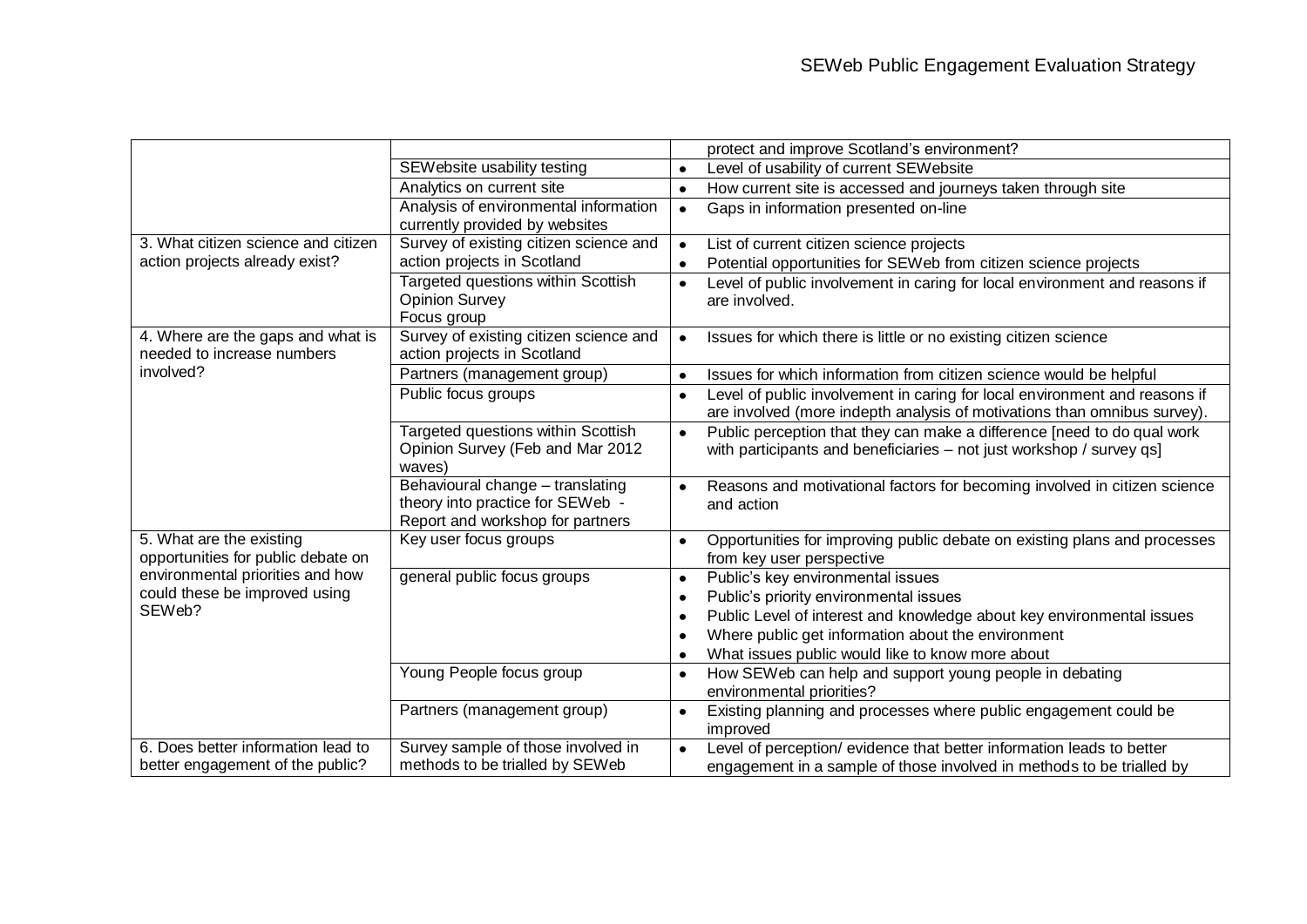|                                                                                                                                        |                                                                                                                             | SEWeb and evidence of where and why it has not                                                     |
|----------------------------------------------------------------------------------------------------------------------------------------|-----------------------------------------------------------------------------------------------------------------------------|----------------------------------------------------------------------------------------------------|
| 7. Does public involvement in<br>environmental monitoring and<br>action leads to changes in attitude<br>and behavioural change towards | Survey of opinion change from<br>selection of those involved in existing<br>Citizen Science and Citizen Action<br>projects. | Level of attitude and behavioural change of a sample of citizen science<br>and action participants |
| the environment?                                                                                                                       | Survey of those involved in new CS<br>projects stimulated by SEWeb                                                          | Level of attitude and behavioural change of a sample of citizen science<br>and action participants |